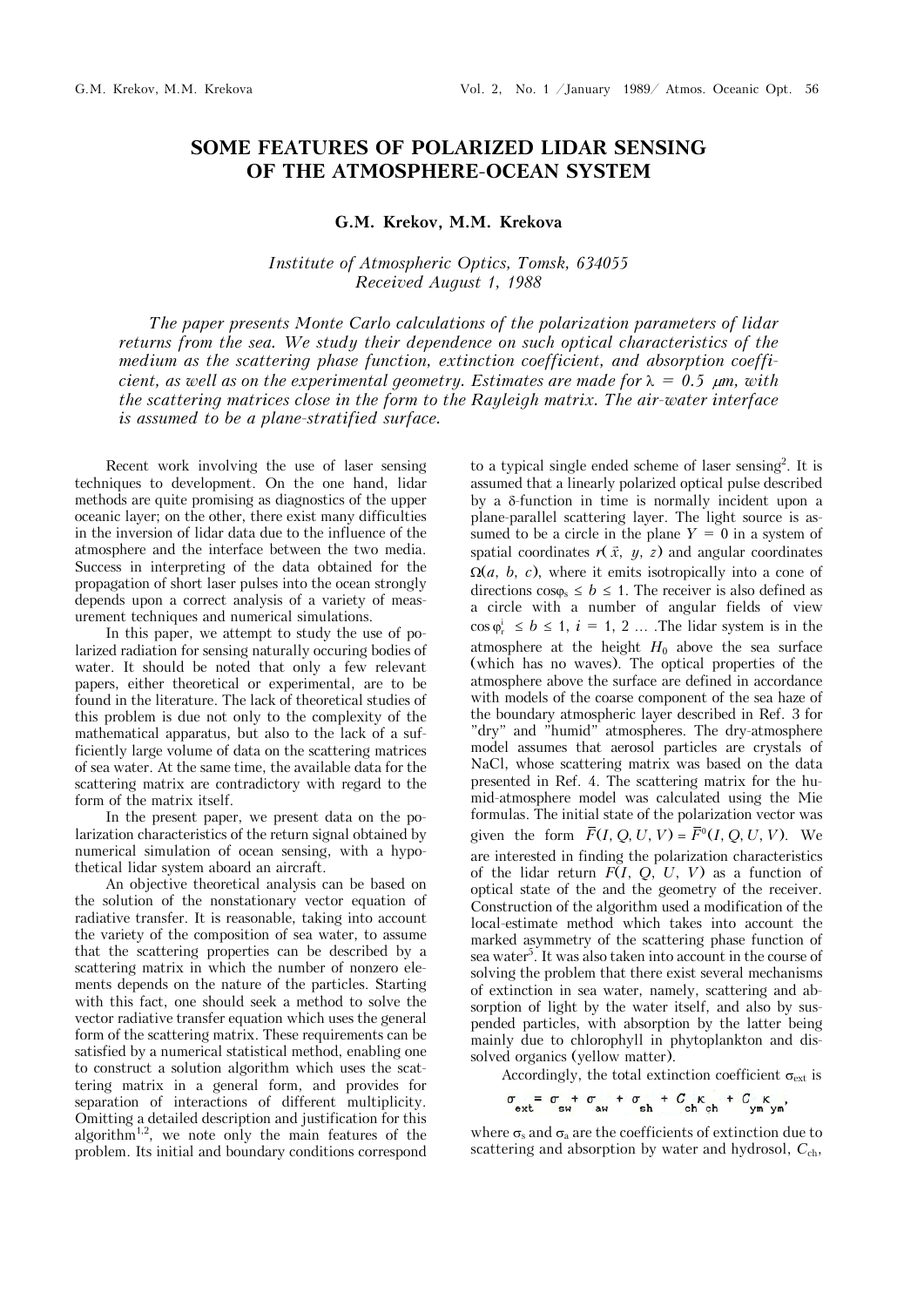$C_{\text{vs}}$  and  $\kappa_{\text{ch}}$ ,  $\kappa_{\text{vs}}$  are the concentrations and absorptivity of chlorophyll and yellow matter, respectively.

We now describe the selection of scattering matrices for hydrosols in more detail. For this purpose we used data sets obtained from measurements in different regions of the Pacific and Atlantic Oceans<sup>6</sup>, in the Baltic Sea<sup>9</sup>, and in model media<sup>7,8</sup>. Scattering matrices in these references have the form

$$
\hat{S} = \begin{bmatrix} S_{11} & S_{12} & 0 & 0 \\ S_{21} & S_{22} & 0 & 0 \\ 0 & 0 & S_{33} & S_{34} \\ 0 & 0 & S_{43} & S_{44} \end{bmatrix}
$$

Elements  $S_{43}$  and  $S_{34}$  of the matrix are close to zero, and  $S_{12} = S_{21}$ . As follows from other series of measurements<sup>10,11</sup> all elements of the scattering matrices differ from zero (except  $S_{31}$  and  $S_{42}$ ) and are independent of each other. The use of such matrices in calculations is practically impossible because of the fact that the asymmetry of the matrix elements can either indicate the existence of particle orientation or optical activity. In either case, the data in these papers do not admit of a full characterization of the radiative properties of an elementary volume, since there is no information about the azimuthal distribution of scattered radiation, to say nothing of the elements of the extinction matrix.

Most of the calculations made use of the scattering matrices presented in Ref. 6. Those matrices are composed of averaged tabular data comprising more than 200 measurements made in different regions of the Pacific and Atlantic Oceans. The variance of the measurements of elements of  $\hat{S}$  is approximately 10% for different water samples. At the same time, there is a significant difference between the scattering phase functions of water from the Pacific and Atlantic Oceans, especially at scattering angles smaller than 30° and larger than  $120^\circ$ . In Ref. 6, these scattering functions were given only graphically. Since these data could not provide us with sufficient numerical accuracy, we recalculated the scattering phase functions using the Mie formulas and size spectra in the form of superposition of power-law spectra  $f_i(r) = \sum a_i r^{-v_i}$ , as suggested in i

Ref. 12. The parameters of the spectra were varied so that the final numerical results reproduced the qualitative features of the experimentally measured scattering phase functions. It should be noted that hydrosol suspensions involve particles of mineral and organic origin whose indices of refraction are  $n = 1.15 - 0.0001i$  and  $n = 1.03 - 0.001i$ , respectively. As a result, we used the following parameters in calculating of the model scattering phase  $q_i(9)$ function for waters from the Pacific Ocean:

$$
f_1(r) = a_1 r^{-\nu},
$$

where

$$
v = \begin{cases} 0 & r < 0.01 \text{ }\mu\text{m} \\ 2.65, & 0.01 \le r \le 0.05 \text{ }\mu\text{m} \\ 3.5, & 0.05 < r \le 0.1 \text{ }\mu\text{m} \\ 4.5, & 0.1 < r \le 1.3 \text{ }\mu\text{m} \\ 3, & r > 1.3 \text{ }\mu\text{m} .\end{cases}
$$

It is assumed that particles with  $r > 1.3$  µm are of organic origin.

For the case of Atlantic waters, the scattering phase function  $q_2(9)$  has been calculated using the following parameters:

 $f_2(r) = a_2 r^{-v}$ 

where

 $\mathbf{r}$ 

 $\overline{\nu}$ 

$$
= \begin{cases}\n0., & r \le 0.01 \text{ }\mu\text{m} \\
2.65, & 0.01 \le r \le 0.05 \text{ }\mu\text{m} \\
4, & 0.05 \le r < 1.5 \text{ }\mu\text{m} \\
3.5, & r \ge 1.5 \text{ }\mu\text{m}\n\end{cases}
$$

Again, large particles with  $r \geq 1.5$  um are assumed to be organic. Scattering phase function has stronger asymmetry and enhanced backscattering. Other optical characteristics were taken from Ref. 13:

 $\kappa_{ch} = 0.025 \text{ m}^2/\text{mg}, \ \kappa_{ym} = 0.022 \text{ m}^2/\text{mg},$  $\sigma_{\text{aw}} = 0.0271 \text{ m}^{-1}, \sigma_{\text{sw}} = 0.0023 \text{ m}^{-1}.$ 



*Fig. 1. The ratio*  $k(\tau) = I_{\text{bgr}}(\tau) / I(\tau)$  *as a function of p and scattering phase function at*  $\sigma_{ext} = 0.33$   $m^{-1}$ *and*  $W = 0.835$ ;  $1/2\varphi_s = 0.3$  *mrad; curves* 1 to 3 *represent calculations using the scattering phase function*  $g_1(9)$  *(curves*  $1^{\prime}-3^{\prime}$  *with*  $g_2(9)$ *); the value of was 0.02 for curves 1, 1, 0.06 for curves 2 and 2, and 0.12 for curves 3 and 3.*

Let us now consider in more detail the formation of the lidar return signal, prior to the discussion of its polarization properties. Figure 1 presents data illustrating the multiple-scattering contribution of the background to the lidar return, depending on the form of the scattering phase function. The data presented in Fig. 1 were calculated for different values of the parameter  $\eta = \varphi_r H_0 \sigma_{ext}/2$ , which characterizes the conditions of object illumination. It so happens that at small values of  $n \leq 0.02$  the lidar return structure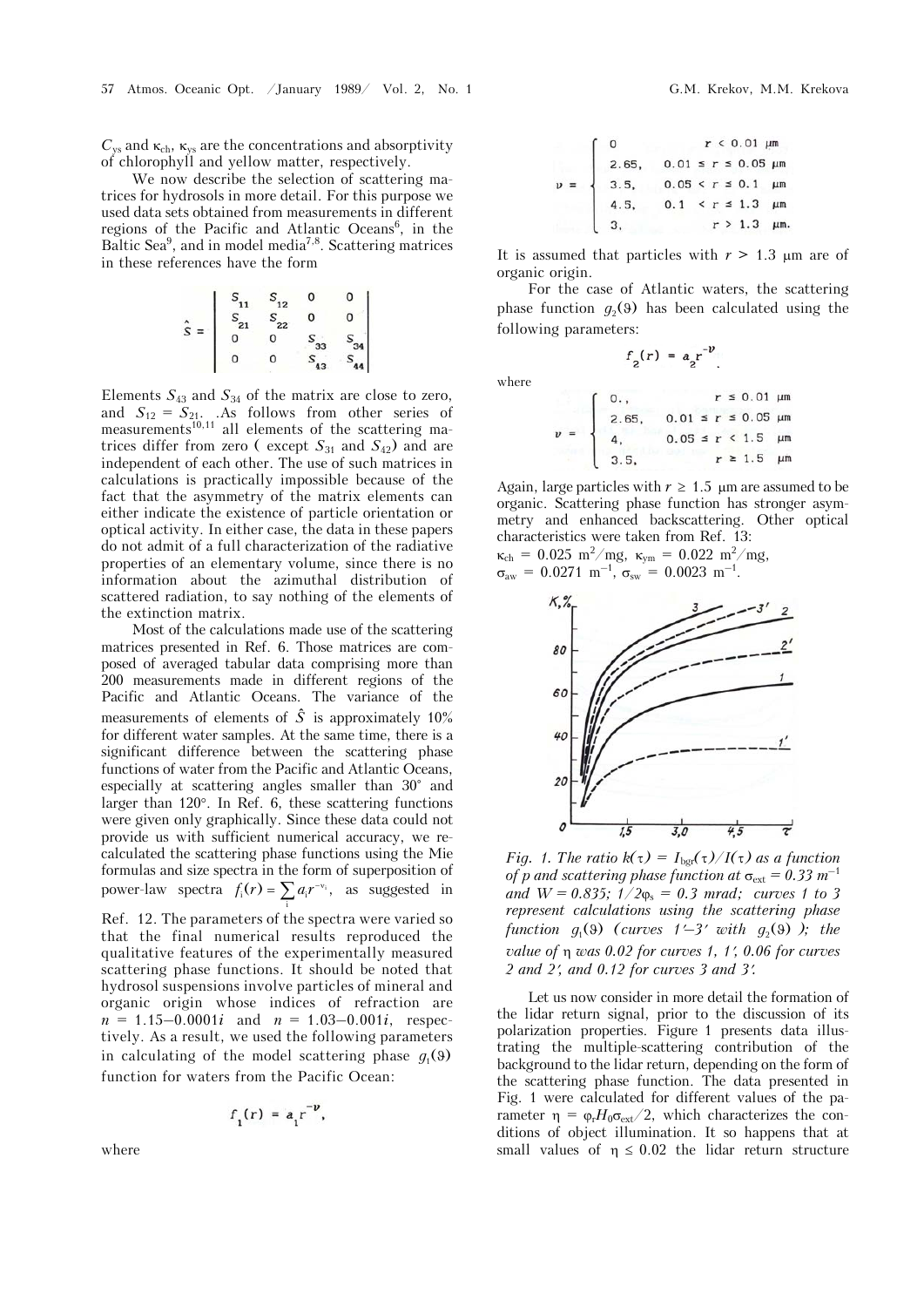strongly depends on the asymmetry of the scattering phase function. This dependence becomes weaker with increasing of  $\eta$ , and at  $\eta > 0.12$ , it practically disappears. It should also be noted that the background component is mainly formed at optical depths  $\tau \leq 2$ regardless of the *n* values. Such values of optical depth are normally observed at depth  $h \leq 20$  m, since the minimum observed values of  $\sigma_{ext}$  for clear waters are about 0.1 m<sup>-1</sup> at  $\lambda = 0.5$  µm. In practice, the values of  $\sigma_{ext}$  for productive waters exceed 0.3 m<sup>-1</sup>, and in coastal waters  $\sigma_{ext} \approx 1.5$  to 2 m<sup>-1</sup>.

Estimates of the influence of the absorbent concentration, the form of scattering phase function and the experimental geometry on the degree of lidar return depolarization are shown in Fig. 2. The calculations were carried out for the "dry" atmosphere model. One outstanding feature of these numerical results is the behavior of the extrema of  $\delta(\tau)$  as a function of penetration depth. Such behavior of the depolarization was previously observed in measurements made from air- $\text{craft}^{14}$ . An explanation given in that reference assumed variability of the hydrosol optical properties with depth. As will be shown later, this behavior may be due, to a certain extent, to the influence of the atmospheric ground layer when crystal particles of NaCl are present in it. Residual depolarization of lidar returns in the atmosphere contributes only weakly at narrow angles of the receiver field of view  $(\varphi_r \leq \varphi_s)$ , when only a small portion of the background component is intercepted.



*Fig. 2. Degree of depolarization*  $\delta(\tau)$  *as a function of the parameter , scattering phase function and probability of quantum servival W.*   $\sigma_{\text{ext}} = 0.33 \text{ m}^{-1}$ ;  $W = 0.835 \text{ everywhere except for}$ *curves 9 and 10 where*  $W = 0.63$ *; curves 1 to 4 were calculated using g<sub>2</sub>(9) scattering phase function, curves 5 to 10 using*  $g_1(9)$ *; the value of*  $\eta$  *is 0.02 for curves 1, 6, 9, = 0.06 for curves 2, 7, 10, and = 0.12 for curves 3, 4, 5, 8.*

Curves 1–4 and 5–8 were calculated using scattering phase functions  $q_2(9)$  and  $q_1(9)$ , respectively. At values of  $\eta \leq 0.02$  and for  $\varphi_r = \varphi_s$ , the depth behavior of  $\delta(\tau)$  is neutral function down to significant depths. If the medium being probed contains nonspherical particles, the degree of lidar depolarization is mainly determined by depolarization of the single scattering component of the return signal. The greater the degree of depolarization, of the singly-scattered component, the smaller its distortions due to multiple-scattering depolarization. Depolarization of the singly-scattered return by hydrosol particles is only moderate, and varies between 0.12 and 0.15. The stability of the behavior of  $\delta(\tau)$  in sea water can be explained by the low depolarization of the background component of the lidar return  $I_{ph}(r)$ . This is due to the fact that because of the high asymmetry of the scattering phase functions (see Fig. 2, curves 4 and 5), secondary scattering takes place only in a narrow angular region around the direction of sounding beam propagation. Furthermore, for low values of  $\eta \leq 0.02$  the contribution of molecular scattering to facilitating the preservation of the original signal polarization.

The calculations made using scattering matrices measured in model media7,8 (bacteria, diatomic algae, etc.) and in the Baltic Sea<sup>9</sup> have shown that  $\delta(\tau)$  varies within the same limits.

The absorbing component of sea water is highly variable. The absorption coefficient of clear water is practically the same in different waters, so variations in sea water absorption are mainly due to variations in phytoplankton and yellow matter concentrations  $(C_{ch}$  and  $C_{vm}$ ). In the calculations, absorption of light is taken into account through the photon survival probability *W*.

The foregoing estimates (Fig. 2, curves 1 to 8) were made for waters of moderate productivity, where the value  $W = 0.835$  for  $C_{ch} = 0.2$  mg/m<sup>3</sup> and  $C_{ys} = 1$ , values taken from Refs. 12, 13. The effects due to absorption are more pronounced in high productivity waters. Curves 9 and 10 in Fig. 2 were calculated for waters with high concentrations of absorbing components  $(C_{ch} = 2 \text{ mg/m}^3)$ ,  $C_{\text{vm}} = 2$ ,  $W = 0.63$ . High absorption reduces the order of multiply scattered components of the background signal, which in turn reduces the depolarization  $\delta(\tau)$  of the total lidar return signal (compare curves 9 and 10 with 6 and 7 in Fig. 2). It should be noted that low values of the photon survival probability can also occur in low-productivity waters of high transparency, since in that event the relative contribution of molecular absorption increases.

There can thus occur a situation in lidar sensing of such waters when the state of lidar return polarization is almost the same as that of sounding beam. In this regard, it is also worth recalling that increasing the contribution from molecular scat-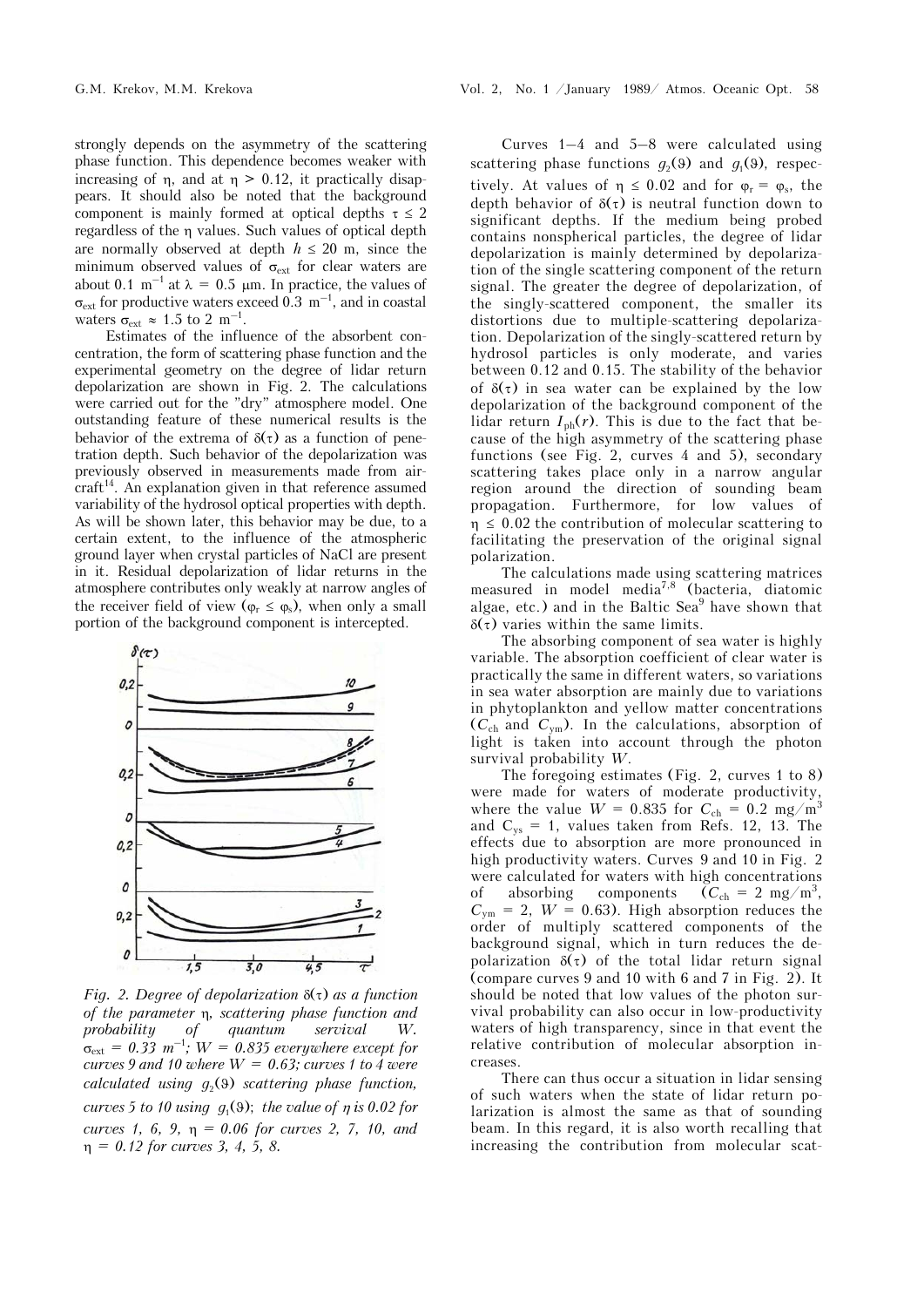tering, in this case, also tends to decrease the degree of lidar return depolarization.

Calculations with the values of  $C_{\text{ch}} = 0.1 \text{ mg/m}^3$ , and  $C_{\text{ym}} = 0.3$  (i.e.,  $W = 0.72$ ) have shown that in this case the degree of depolarization of lidar returns  $\delta$  was about 0. 12 to 0. 15 at optical depths  $\tau$  < 0.6 and with the receiver's field of view  $\varphi_r$  being equal to  $3\varphi_s$  (where  $\varphi_s$  is the sounding beam divergence).

As a matter of fact, minor fluctuations in C<sub>ch</sub> and *C*ym will not produce any marked changes in the lidar return polarization structure (see dashed curve in Fig. 1 for  $W = 0.81$ ). The estimates of  $\delta(\tau)$  for a ''humid" atmosphere are given in Fig. 3. The calculations were made using the  $q_1(9)$  scattering phase function. We observed the stable behavior of  $\delta(\tau)$  noted above for  $\eta \leq 0.02$ , and increasing  $\delta(\tau)$ with depth for  $\eta > 0.02$ . The atmospheric ground layer has no observable effect on the depth behaviour of  $\delta(\tau)$ .

Comparing the data in Fig. 3 with curves 6 to 8 in Fig. 2 we see that in a "humid" atmosphere, the influence of sounding beam depolarization in the atmosphere on the depth behaviour of  $\delta(\tau)$  in water is noticeable only at depths of about 4 to 6 m below the air-water interface.



*Fig. 3. Degree of depolarization in 'humid' atmosphere as a function of the parameter*  $\eta$  at  $\sigma_{\text{ext}} = 0.33 \text{ m}^{-1}$ , and  $W = 0.835$ . The value of  $\eta$ *is 0.02, 0.06 and 0.12 for curves 1, 2 and 3, respectively.*

It is known that the optical characteristics of sea water do not remain the same at different depths. Without dwelling on the many physical processes responsible, note at the same time that the vertical distribution of  $\sigma_{ext}(h)$  for different regions of the World's Oceans has its own fairly stable inherent characteristics<sup>15</sup>. This is normally related to hydrodynamic processes which determine the optical properties of water in each region.

The type of  $\sigma_{ext}(h)$  profile is often determined by the depth at which the seasonal pycnocline (the layer of a sharp jump in water density) occurs. If it is deep-seated  $(h \geq 50 \text{ m})$  or if intense turbulent mixing of water takes place, the optical properties of the surface layer will be relatively stable. The above assessments were made for such an optical situation. If the pycnocline is near the surface then one has a profile  $\sigma_{ext}(h)$  that increases with depth in the upper layer of water, while the opposite behaviour of  $\sigma_{ext}(h)$  occurs much more realy<sup>15</sup>. In addition, stratified layers of high optical depth can appear at some distance from surface of the water, due to various hydrodynamic, biological and other processes. It is interesting in this connection to assess the possible effects of different optical situations on the polarization characteristics of lidar returns. The estimates for "dry" atmosphere are presented in Fig. 4, where the histogram shows the model profiles for the extinction coefficient. For each of the profiles, the figure shows three curves  $\sigma_{\text{ext}}(h)$  calculated for different angular apertures of the receiver. One can see in this figure that at small angular apertures  $\varphi_r \leq \varphi_s$ , the profile  $\delta(h)$  is largely insensitive to changes in the optical structure of the water. This can be easily explained by recalling that the receiver field of view intercepts, in this case, radiation that has not been multiply scattered to any great extent, whose depolarization only slightly exceeds that of the singly-scattered signal. As the receiving angle increases, the return signal incorporates a greater contribution of light scattered at larger angles, which has higher depolarization, and as a result, the behaviour of  $\delta(h)$  becomes more dependent on the shape of  $\sigma_{ext}(h)$  profile.

The maximum receiving angle for which the calculations presented in Fig. 3 were made was if  $\varphi$  = 2°. Further increases in this angle result in the background component exerting a decisive influence on the return signal. As a consequence, the degree of depolarization of the total signal becomes uniformly high over the whole range and the dependence of depolarization on  $\sigma_{ext}(h)$ disappears. Note that in none of the examples considered did the value of  $\delta(h)$  at the far end of the sounding path (at  $\tau \sim 7$  to 8) exceed 0.5. Figure 4 also presents the profiles of lidar return signals *I*(*h*). *I*(*h*) shows a clear-cut dependence on the profile  $\sigma_{\text{ext}}(h)$  only in the case of a stratified hydrosol inversion. In the other situations, a change in shape of  $I(h)$  is accompanied by a change in grad*I*(*h*).

Thus, oply simultaneous analysis of grad*I*(*h*) and  $\text{grad}\delta(h)$  at a range of angular apertures of the receiver can provide qualitative information about the  $\sigma_{\text{ext}}(h)$ profile.

In conclusion, it can be said that the numerical estimates presented above do not cover all the possible variety of optical properties of sea water. First of all, this relates to types of scattering matrices. In this paper, we used only the type which occurred in the majority of experimental studies, and which is close in general form to the Rayleigh type.

The estimations discussed in this paper have also shown that the type of sea water scattering phase function is an important factor in determining the polarization structure of the lidar return from the water. Lidar return depolarization can increase due to a decrease in the scattering phase function asymmetry, as well as an enhancement of backscatter caused by changes in hydrosol microstructure or fractional composition. At the same time our estimates have shown that 10 to 15 percent variations of scattering matrix elements observed experimentally by different authors $6-9$  do not result in any noticeable change in the polarization structure of lidar returns.